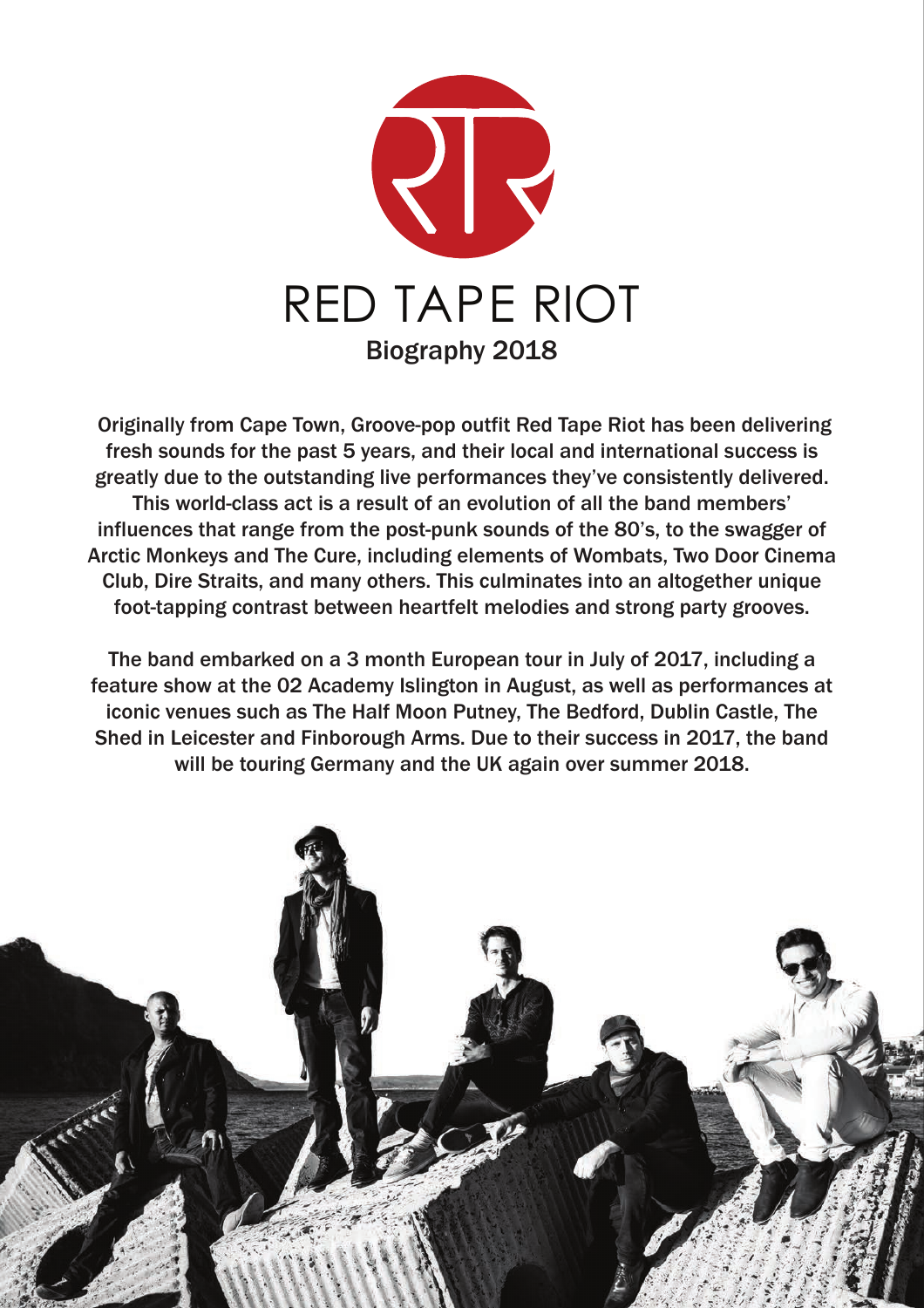Red Tape Riot has been earmarked as one of the most exciting additions to the music industry since forming in 2012. They have cemented a solid reputation and have created a loyal and steadily growing fan base. Recent live performance triumphs include playing on the Main Stage at the internationally acclaimed 25 000 person strong Rocking The Daisies music festival in Darling, Cape Town, along with stand-out performances at many other large scale National festivals such as The Wacky Wine Festival, Darling Brew Festival, National Coffee and Chocolate Festival, SA Bike Festival Johannesburg and East London, Electric Vines, and more. Since forming, the band has also embarked on numerous successful national tours, playing in the main cities of Johannesburg, Durban, Port Elizabeth, East London, Cape Town, and many other smaller towns up and down the country, further establishing themselves as a band to be reckoned with, nationally and internationally.

Red Tape Riot's debut single 'Love Is a Feeling' was released in South Africa on the 8th of August 2012, and along with the video, was play-listed on national TV and landed regular airplay on 10 of South Africa's radio stations. Since then, Red Tape Riot has released 3 albums and 9 singles, with their latest track, You and Me going on to achieve a record-breaking 8 weeks at No.1 on national radio station 5FM. The song finished at No. 25 on the Top 100 songs of year chart.

John Battersby (Vocals and guitar) and Rubin van der Rheede (Bass Guitar) are the founding members of the band and are joined by Justin Levitt (Lead Guitar), Marc Klein (Drums and Sampler) and Jared Phillips (Keys and Synths), each bringing their unique musical perspectives and energy to the outfit.

"The essence of Red Tape Riot is the authentic energy that we bring to the stage, whether it be in front of 20 people or 20 Thousand people - a dream show is one where there are people who are singing the words back to you while you are playing. There is no better feeling of unity", says John Battersby.

In February of 2016 Red Tape Riot signed a management and booking deal with renowned agency Haven Music International (Just Jinjer, Monark, Jimmy Nevis) in order to take the music to new heights.

Red Tape Riot released their latest album 'Atmosphere' which has been paving the way for the band to set off on new journeys in their music both locally and internationally.

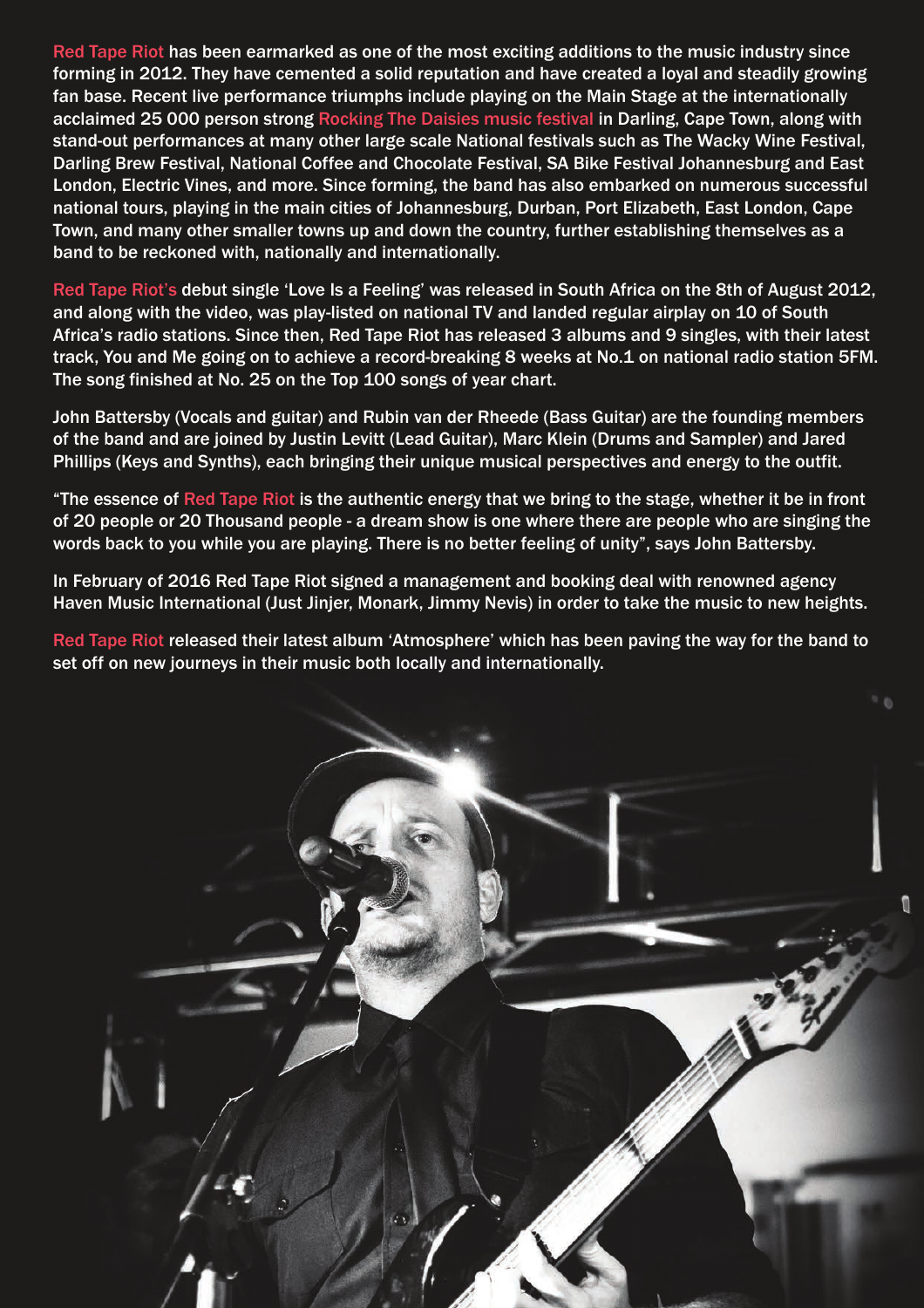## Music and Video Links



You and Me SA NO.1 SINGLE **[Listen](https://soundcloud.com/red-tape-riot/you-and-me)** 



Love is a Feeling VIDEO **Watch** 



Dreams VIDEO **Watch** 



Mexico VIDEO **Watch** 



Been Here Before VIDEO **Watch** 



Wide Awake RADIO SINGLE **[Listen](https://soundcloud.com/red-tape-riot/wide-awake)** 



So Much Better RADIO SINGLE [Listen](https://soundcloud.com/red-tape-riot/so-much-better)



Dirty City Problem RADIO SINGLE [Listen](https://soundcloud.com/red-tape-riot/dirty-city-problem)



Fall RADIO SINGLE **[Listen](https://soundcloud.com/red-tape-riot/fall)** 



TV Performances 'Atmosphere' [Listen](https://www.youtube.com/watch?v=bz_kqaPi9Yw) 'Dirty City Problem' **[Listen](https://www.facebook.com/expressoshow.sabc3/videos/2044161792265038/?hc_ref=ARTLtnOfuKtLB0PHTpnjMF-NHGkJifOy5lT5PqyPfcQwNlplgFN5AyvkUdymu_vIpZY&pnref=story)** 

Viewer Feedback for TV Performance Out of 10 [See Here](https://www.facebook.com/search/top/?q=Expresso%20Morning%20Show%20-%20SABC%203%20RED%20TAPE%20RIOT)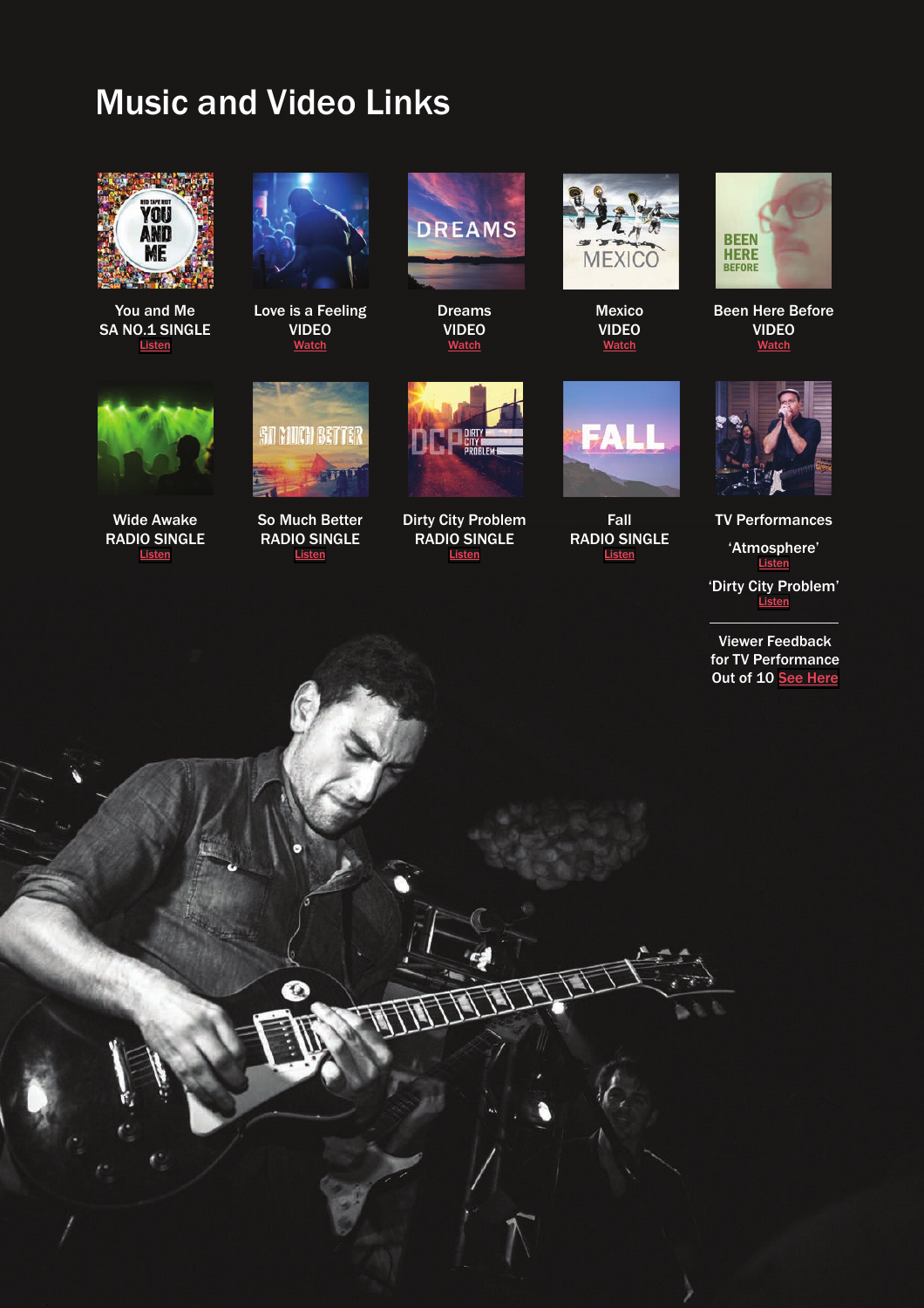# Media Quotes

#### B Sharp Entertainment - Review

"Red Tape Riot have had a great run over the last year with their last single 'You and Me' topping national radio station 5FM's Top 10 Pop charts for 8 weeks in a row."

#### Running Wolf's Rant - Review

"Once in a while you discover a band in the SA Music scene that surprises you with their charisma and their ability to deliver some really nice tunes. Red Tape Riot is one of those bands."

#### Illuminate My Event - Review

"...one of Cape Town's loudest and most-fun-to-watch bands!"

#### Mind Equals Blown - Review of Dreams

"Dreams" is a lively and energetic song that is packed full of lovely Britpop sounds and an infectious melody that is reminiscent of UK indie-pop outfit Crystal Fighters."

#### 'Dirty City Problem' Reviews

"...electrifying sound and moving lyrics." "it's got a little bit of something for every age group, with a positive message to pull it all together."

#### Darling Beer Festival - Review

"...Red Tape Riot kept toes tapping and dancers dancing."

#### KZK 101 - Review

"Energy levels are high and we can expect big things from this group..."